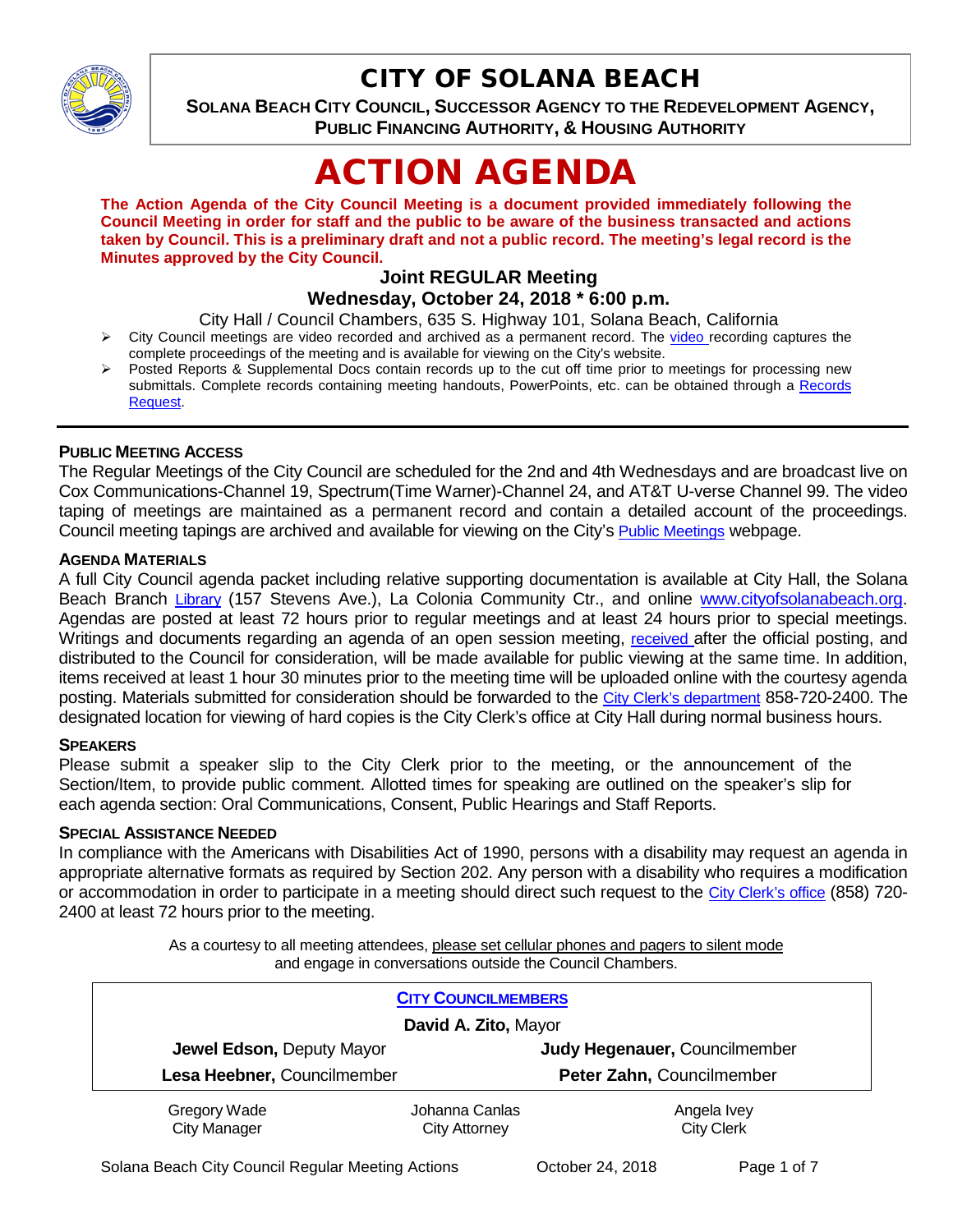#### SPEAKERS:

Please submit your speaker slip to the City Clerk prior to the meeting or the announcement of the Item. Allotted times for speaking are outlined on the speaker's slip for Oral Communications, Consent, Public Hearings and Staff Reports.

#### READING OF ORDINANCES AND RESOLUTIONS:

Pursuant to [Solana Beach Municipal Code](mailto:https://www.codepublishing.com/CA/SolanaBeach/) Section 2.04.460, at the time of introduction or adoption of an ordinance or adoption of a resolution, the same shall not be read in full unless after the reading of the title, further reading is requested by a member of the Council. If any Councilmember so requests, the ordinance or resolution shall be read in full. In the absence of such a request, this section shall constitute a waiver by the council of such reading.

## **CALL TO ORDER AND ROLL CALL:**

## **CLOSED SESSION REPORT:** (when applicable)

## **FLAG SALUTE:**

#### **APPROVAL OF AGENDA: COUNCIL ACTION: Approved 5/0**

## **PROCLAMATIONS/CERTIFICATES:** *Ceremonial*

Red Ribbon Week

## **ORAL COMMUNICATIONS:**

This portion of the agenda provides an opportunity for members of the public to address the City Council on items relating to City business and not appearing on today's agenda by submitting a speaker slip (located on the back table) to the City Clerk. Comments relating to items on this evening's agenda are taken at the time the items are heard. Pursuant to the Brown Act, no action shall be taken by the City Council on public comment items. Council may refer items to the City Manager for placement on a future agenda. The maximum time allotted for each presentation is THREE MINUTES (SBMC 2.04.190). Please be aware of the timer light on the Council Dais.

## **COUNCIL COMMUNITY ANNOUNCEMENTS / COMMENTARY:**

*An opportunity for City Council to make brief announcements or report on their activities. These items are not agendized for official City business with no action or substantive discussion.* 

## **A. CONSENT CALENDAR:** (Action Items) (A.1. - A.7.)

Items listed on the Consent Calendar are to be acted in a single action of the City Council unless pulled for discussion. Any member of the public may address the City Council on an item of concern by submitting to the City Clerk a speaker slip (located on the back table) before the Consent Calendar is addressed. Those items removed from the Consent Calendar by a member of the Council will be trailed to the end of the agenda, while Consent Calendar items removed by the public will be discussed immediately after approval of the Consent Calendar.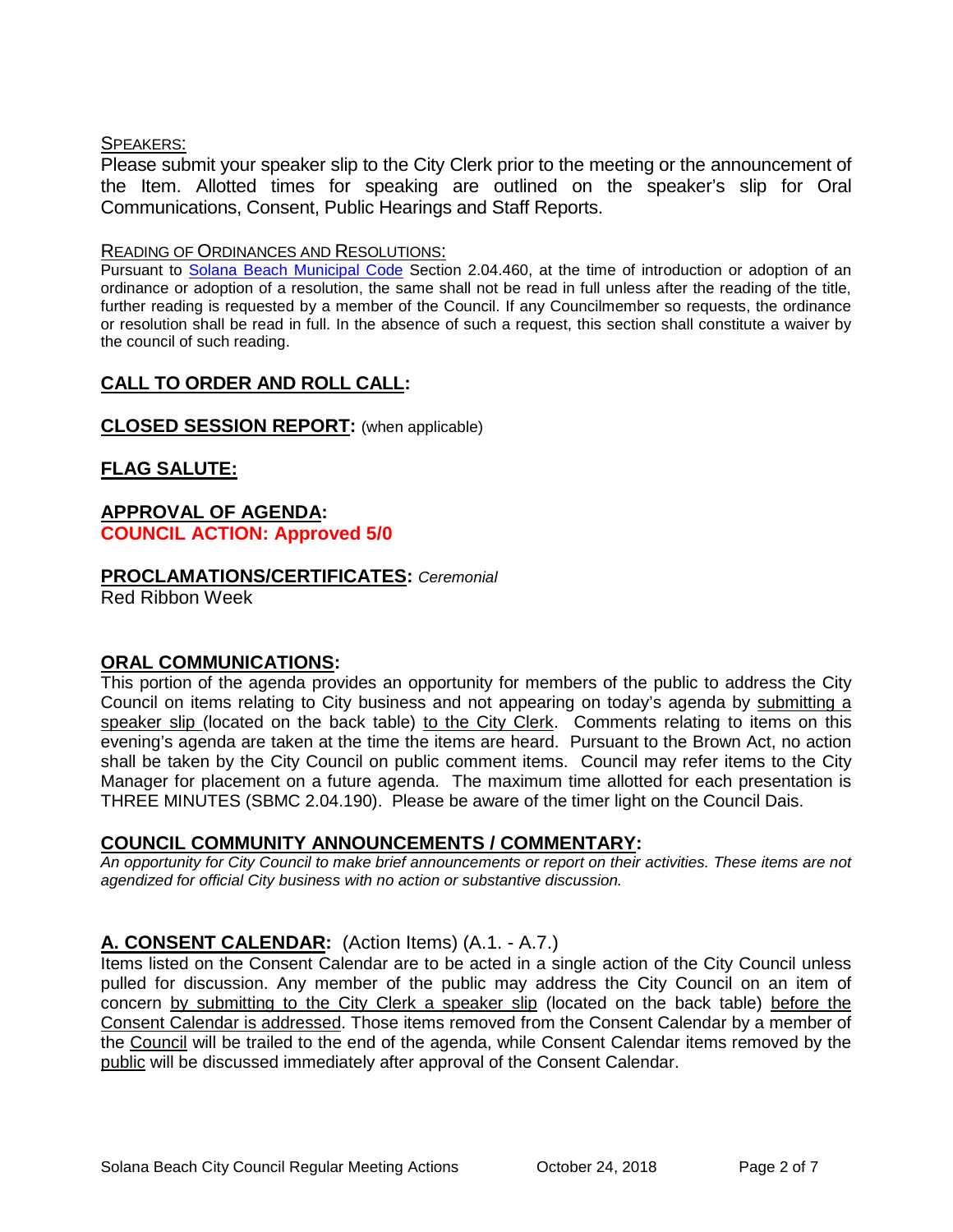#### **A.1. Register Of Demands.** (File 0300-30)

Recommendation: That the City Council

1. Ratify the list of demands for September 22 – October 5, 2018.

Item A.1. Report (click here)

*Posted Reports & Supplemental Docs contain records up to the cut off time, prior to the start of the meeting, for processing new submittals. The final official record containing handouts, PowerPoints, etc. can be obtained through a Records Request to the City Clerk's Office.* **COUNCIL ACTION: Approved 5/0**

#### **A.2. General Fund Adopted Budget for Fiscal Year 2018-2019 Changes.** (File 0330-30)

Recommendation: That the City Council

1. Receive the report listing changes made to the Fiscal Year 2018/19 General Fund Adopted Budget.

[Item A.2. Report \(click here\)](https://solanabeach.govoffice3.com/vertical/Sites/%7B840804C2-F869-4904-9AE3-720581350CE7%7D/uploads/Item_A.2._Report_(click_here)_-_10-24-18.PDF) 

*Posted Reports & Supplemental Docs contain records up to the cut off time, prior to the start of the meeting, for processing new submittals. The final official record containing handouts, PowerPoints, etc. can be obtained through a Records Request to the City Clerk's Office.* **COUNCIL ACTION: Approved 5/0**

#### **A.3. Americans with Disability Act (ADA) Pedestrian Ramps.** (File 0820-20)

Recommendation: That the City Council

#### 1. Adopt **Resolution 2018-136**:

- a. Awarding the construction contract to LC Paving & Sealing in the amount of \$45,300 for the ADA Pedestrian Ramps, Bid 2018-05.
- b. Approving an amount of \$2,000 for construction contingency.
- c. Authorizing the City Manager to execute the construction contract on behalf of the City.
- d. Authorizing the City Manager to approve cumulative change orders up to the construction contingency amount.
- e. Appropriating \$42,500 to the Federal Grants revenue account and to the ADA Pedestrian Ramps CIP project, both in the CDBG fund.
- f. Appropriating \$4,800 to the ADA Pedestrian Ramps CIP project in the City CIP fund.
- g. Authorizing the City Treasurer to amend the FY 2018/19 Adopted Budget accordingly.

[Item A.3. Report \(click here\)](https://solanabeach.govoffice3.com/vertical/Sites/%7B840804C2-F869-4904-9AE3-720581350CE7%7D/uploads/Item_A.3._Report_(click_here)_-_10-24-18.PDF) 

*Posted Reports & Supplemental Docs contain records up to the cut off time, prior to the start of the meeting, for processing new submittals. The final official record containing handouts, PowerPoints, etc. can be obtained through a Records Request to the City Clerk's Office.* **COUNCIL ACTION: Approved 5/0**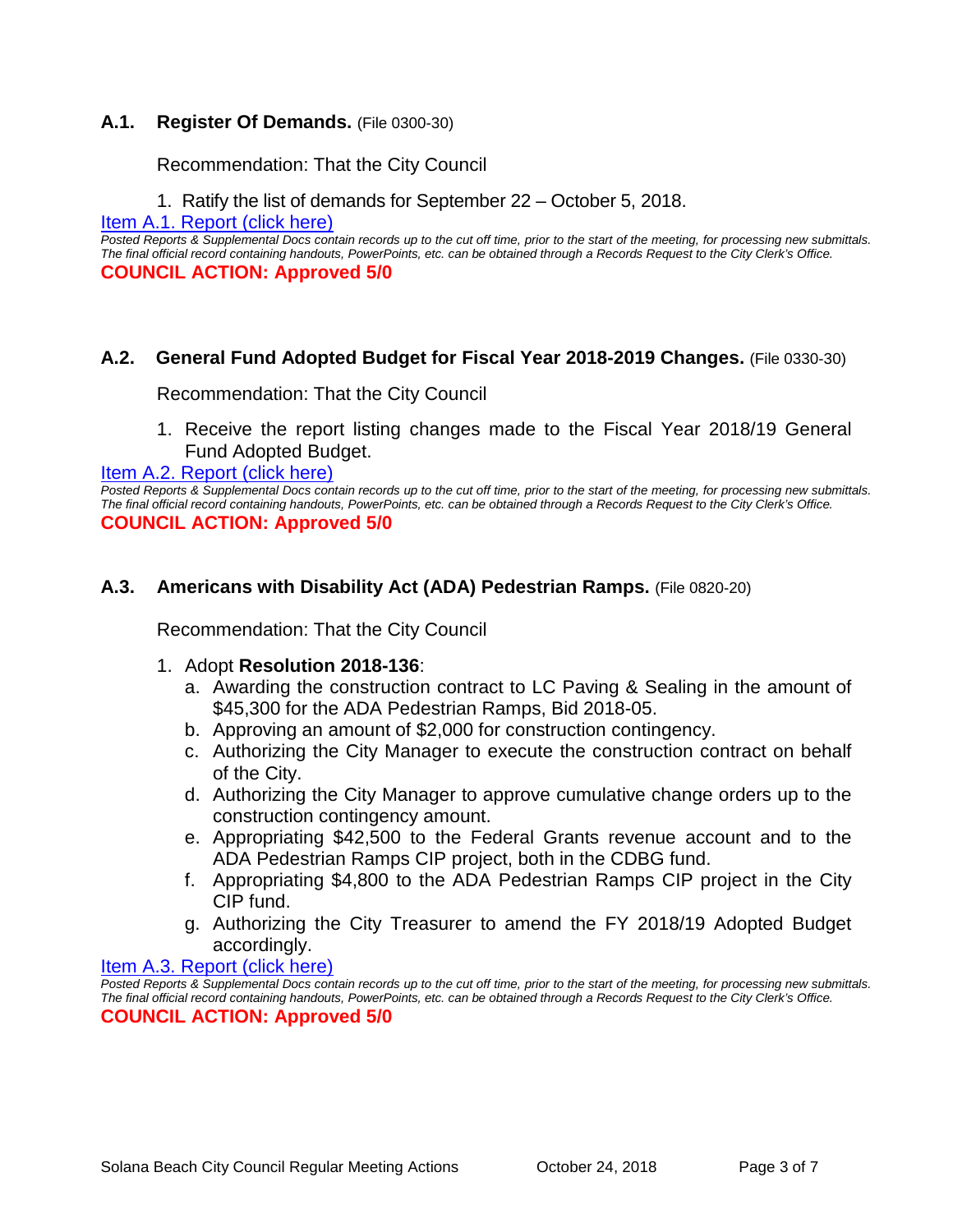## **A.4. City Manager's Employment Agreement** (File 0530-15)

Recommendation: That the City Council

1. Adopt **Resolution 2018-123** authorizing the Mayor to execute the Third Amendment to the Employment Agreement between the City of Solana Beach and Gregory Wade to reflect the four percent increase in base salary and the additional ten thousand dollars towards Deferred Compensation.

[Item A.4. Report \(click here\)](https://solanabeach.govoffice3.com/vertical/Sites/%7B840804C2-F869-4904-9AE3-720581350CE7%7D/uploads/Item_A.4._Report_(click_here)_-_10-24-18.PDF) 

*Posted Reports & Supplemental Docs contain records up to the cut off time, prior to the start of the meeting, for processing new submittals. The final official record containing handouts, PowerPoints, etc. can be obtained through a Records Request to the City Clerk's Office.* **COUNCIL ACTION: Approved 5/0**

#### **A.5. Conflict of Interest Code Update.** (File 0440-00)

Recommendation: That the City Council

1. Adopt **Resolution 2018-139** adopting an amended Solana Beach Conflict of Interest Code.

[Item A.5. Report \(click here\)](https://solanabeach.govoffice3.com/vertical/Sites/%7B840804C2-F869-4904-9AE3-720581350CE7%7D/uploads/Item_A.5._Report_(click_here)_-_10-24-18.PDF) 

*Posted Reports & Supplemental Docs contain records up to the cut off time, prior to the start of the meeting, for processing new submittals. The final official record containing handouts, PowerPoints, etc. can be obtained through a Records Request to the City Clerk's Office.* **COUNCIL ACTION: Approved 5/0**

#### **A.6. Information Technology Services.** (File 0190-60)

Recommendation: That the City Council

1. Adopt **Resolution 2018-120** authorizing the City Manager to sign an I.T. Professional Services Agreement with the City of Del Mar with an option to extend the agreement for up to four (4) additional one year periods based on satisfactory past performance.

[Item A.6. Report \(click here\)](https://solanabeach.govoffice3.com/vertical/Sites/%7B840804C2-F869-4904-9AE3-720581350CE7%7D/uploads/Item_A.6._Report_(click_here)_-_10-24-18.PDF) 

*Posted Reports & Supplemental Docs contain records up to the cut off time, prior to the start of the meeting, for processing new submittals. The final official record containing handouts, PowerPoints, etc. can be obtained through a Records Request to the City Clerk's Office.* **COUNCIL ACTION: Approved 5/0**

#### **A.7. Sewer System Inflow Study.** (File 1040-44)

Recommendation: That the City Council

1. Adopt **Resolution 2018-135** authorizing the City Manager to execute an amendment to the Professional Services Agreement with Infrastructure Engineering Corporation (IEC), in the amount of \$30,986, to conduct sewer system flow monitoring.

[Item A.7. Report \(click here\)](https://solanabeach.govoffice3.com/vertical/Sites/%7B840804C2-F869-4904-9AE3-720581350CE7%7D/uploads/Item_A.7._Report_(click_here)_-_10-24-18.PDF) 

*Posted Reports & Supplemental Docs contain records up to the cut off time, prior to the start of the meeting, for processing new submittals. The final official record containing handouts, PowerPoints, etc. can be obtained through a Records Request to the City Clerk's Office.* **COUNCIL ACTION: Approved 5/0**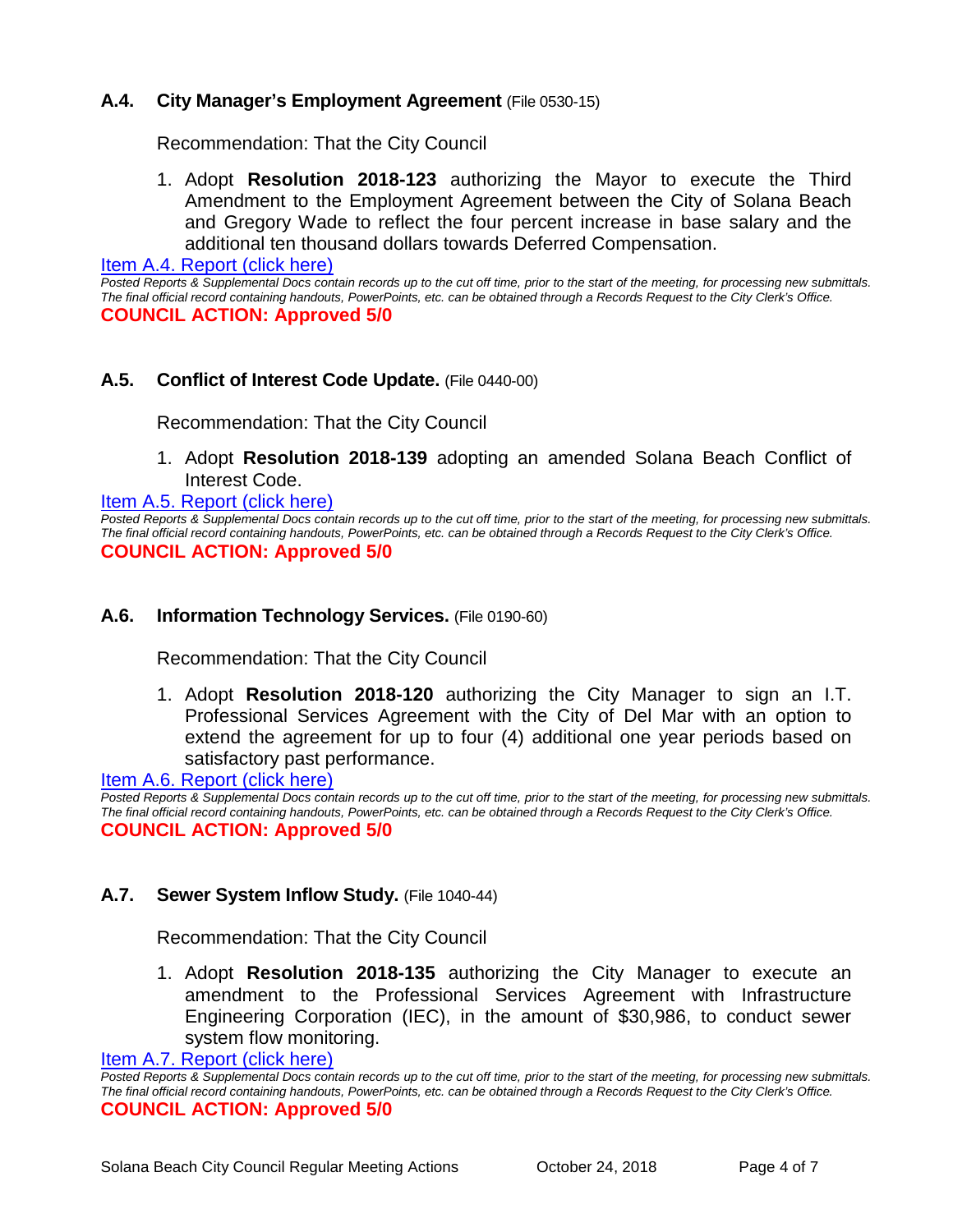## **B. PUBLIC HEARINGS:** (B.1.)

This portion of the agenda provides citizens an opportunity to express their views on a specific issue as required by law after proper noticing by submitting a speaker slip (located on the back table) to the City Clerk. After considering all of the evidence, including written materials and oral testimony, the City Council must make a decision supported by findings and the findings must be supported by substantial evidence in the record. An applicant or designee(s) for a private development/business project, for which the public hearing is being held, is allotted a total of fifteen minutes to speak, as per SBMC 2.04.210. A portion of the fifteen minutes may be saved to respond to those who speak in opposition. All other speakers have three minutes each. Please be aware of the timer light on the Council Dais.

## **B.1. Public Hearing: Mixed Use Development Northwest Corner of Highway 101 and Dahlia Drive, Applicant: Zephyr Partners, Case 17-14-08.** (File 0610-60)

The proposed Comprehensive Sign Permit (CSP) meets the minimum objective requirements under the SBMC and may be found consistent with the Highway 101 Specific Plan and General Plan. Therefore, Staff recommends that the City Council:

- 1. Conduct the continued Public Hearing from October 10, 2018: Receive public testimony, Close the public hearing.
- 2. If the City Council makes the requisite findings and approves the project, adopt **Resolution 2018-138** conditionally approving a CSP for the Solana 101 project, a Mixed Use Development, Solana Beach.

[Item B.1. Report \(click here\)](https://solanabeach.govoffice3.com/vertical/Sites/%7B840804C2-F869-4904-9AE3-720581350CE7%7D/uploads/Item_B.1._Report_(click_here)_-_10-24-18.PDF) 

Posted Reports & Supplemental Docs contain records up to the cut off time, prior to the start of the meeting, for processing new submittals. *The final official record containing handouts, PowerPoints, etc. can be obtained through a Records Request to the City Clerk's Office.* **COUNCIL ACTION: Approved 5/0** to close the public hearing. **COUNCIL ACTION: Approved 5/0** with modifications.

## **C. STAFF REPORTS**: (C.1. - C.3.)

*Submit speaker slips to the City Clerk.*

## **C.1. Marine Safety Center Improvement Project Preliminary Design** (File 0730-30)

Recommendation: That the City Council

- 1. Adopt **Resolution 2018-126**:
	- a. Authorizing the City Manager to enter into a Professional Services Agreement with doumusstudio architecture for the preparation of preliminary design plans and application package for discretionary permits processing of the Marine Safety Center Improvement Project.
	- b. Authorizing an appropriation of \$13,000 from the Transit Occupancy Tax (TOT) Reserves into the Marine Safety Center Improvement Project in the Capital Improvement Program.
	- c. Authorizing the City Treasurer to amend the FY 2018/19 Adopted Budget accordingly.

Item C.1. Report (click here)

*Posted Reports & Supplemental Docs contain records up to the cut off time, prior to the start of the meeting, for processing new submittals. The final official record containing handouts, PowerPoints, etc. can be obtained through a Records Request to the City Clerk's Office.* **COUNCIL ACTION: Approved 5/0**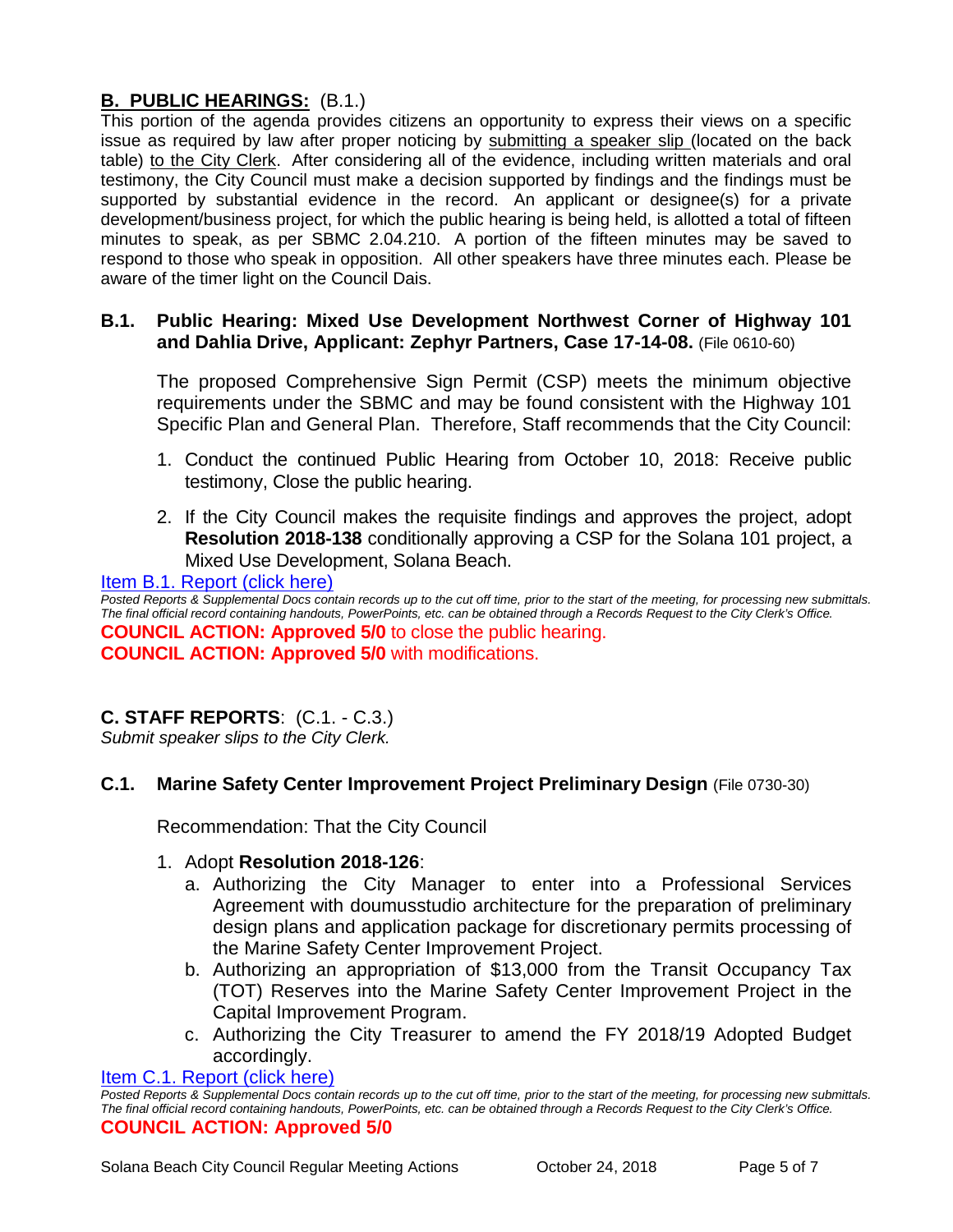#### **C.2. Introduce (1st Reading) Ordinance 489 – Mayoral Duties.** (File 0410-90)

Recommendation: That the City Council

1. Consider the introduction (1st reading) of **Ordinance 489** adding Section 2.04.015 to the Solana Beach Municipal Code which would codify Mayoral duties as set out in state law.

[Item C.2. Report \(click here\)](https://solanabeach.govoffice3.com/vertical/Sites/%7B840804C2-F869-4904-9AE3-720581350CE7%7D/uploads/Item_C.2._Report_(click_here)_-_10-24-18.PDF) 

*Posted Reports & Supplemental Docs contain records up to the cut off time, prior to the start of the meeting, for processing new submittals. The final official record containing handouts, PowerPoints, etc. can be obtained through a Records Request to the City Clerk's Office.* **COUNCIL ACTION: Approved 5/0**

#### **C.3. My Community Application Update.** (File 0190-60)

Recommendation: That the City Council

1. Receive this Staff Report, review the My Community App presentation, and provide any feedback regarding the My Community App to Staff as necessary.

[Item C.3. Report \(click here\)](https://solanabeach.govoffice3.com/vertical/Sites/%7B840804C2-F869-4904-9AE3-720581350CE7%7D/uploads/Item_C.3._Report_(click_here)_-_10-24-18.PDF) 

*Posted Reports & Supplemental Docs contain records up to the cut off time, prior to the start of the meeting, for processing new submittals. The final official record containing handouts, PowerPoints, etc. can be obtained through a Records Request to the City Clerk's Office.* **Presentation** 

#### **WORK PLAN COMMENTS:**

*Adopted June 13, 2018*

#### **COMPENSATION & REIMBURSEMENT DISCLOSURE:** None

GC: Article 2.3. Compensation: 53232.3. (a) Reimbursable expenses shall include, but not be limited to, meals, lodging, and travel. 53232.3 (d) Members of a legislative body shall provide brief reports on meetings attended at the expense of the local agency at the next regular meeting of the legislative body.

#### **COUNCIL COMMITTEE REPORTS:** [Council Committees](https://www.ci.solana-beach.ca.us/index.asp?SEC=584E1192-3850-46EA-B977-088AC3E81E0D&Type=B_BASIC)

#### **REGIONAL COMMITTEES: (outside agencies, appointed by this Council)**

- a. City Selection Committee (meets twice a year) Primary-Edson, Alternate-Zito
- b. County Service Area 17: Primary-Zahn, Alternate-Hegenauer
- c. Escondido Creek Watershed Authority: Zahn /Staff (no alternate).
- d. League of Ca. Cities' San Diego County Executive Committee: Primary-Edson, Alternate-Heebner and any subcommittees.
- e. League of Ca. Cities' Local Legislative Committee: Primary-Edson, Alternate-Heebner
- f. League of Ca. Cities' Coastal Cities Issues Group (CCIG): Primary-Edson, Alternate-Heebner
- g. North County Dispatch JPA: Primary-Heebner, Alternate-Edson
- h. North County Transit District: Primary-Edson, Alternate-Heebner
- i. Regional Solid Waste Association (RSWA): Primary-Hegenauer, Alternate-Heebner
- j. SANDAG: Primary-Zito, Alternate-Edson, 2<sup>nd</sup> Alternate-Heebner, and any subcommittees.
- k. SANDAG Shoreline Preservation Committee: Primary-Zito, Alternate-Hegenauer
- l. San Dieguito River Valley JPA: Primary-Hegenauer, Alternate-Heebner
- m. San Elijo JPA: Primary-Zito, Primary-Zahn, Alternate-City Manager
- n. 22<sup>nd</sup> Agricultural District Association Community Relations Committee: Primary-Heebner, Alternate-Edson